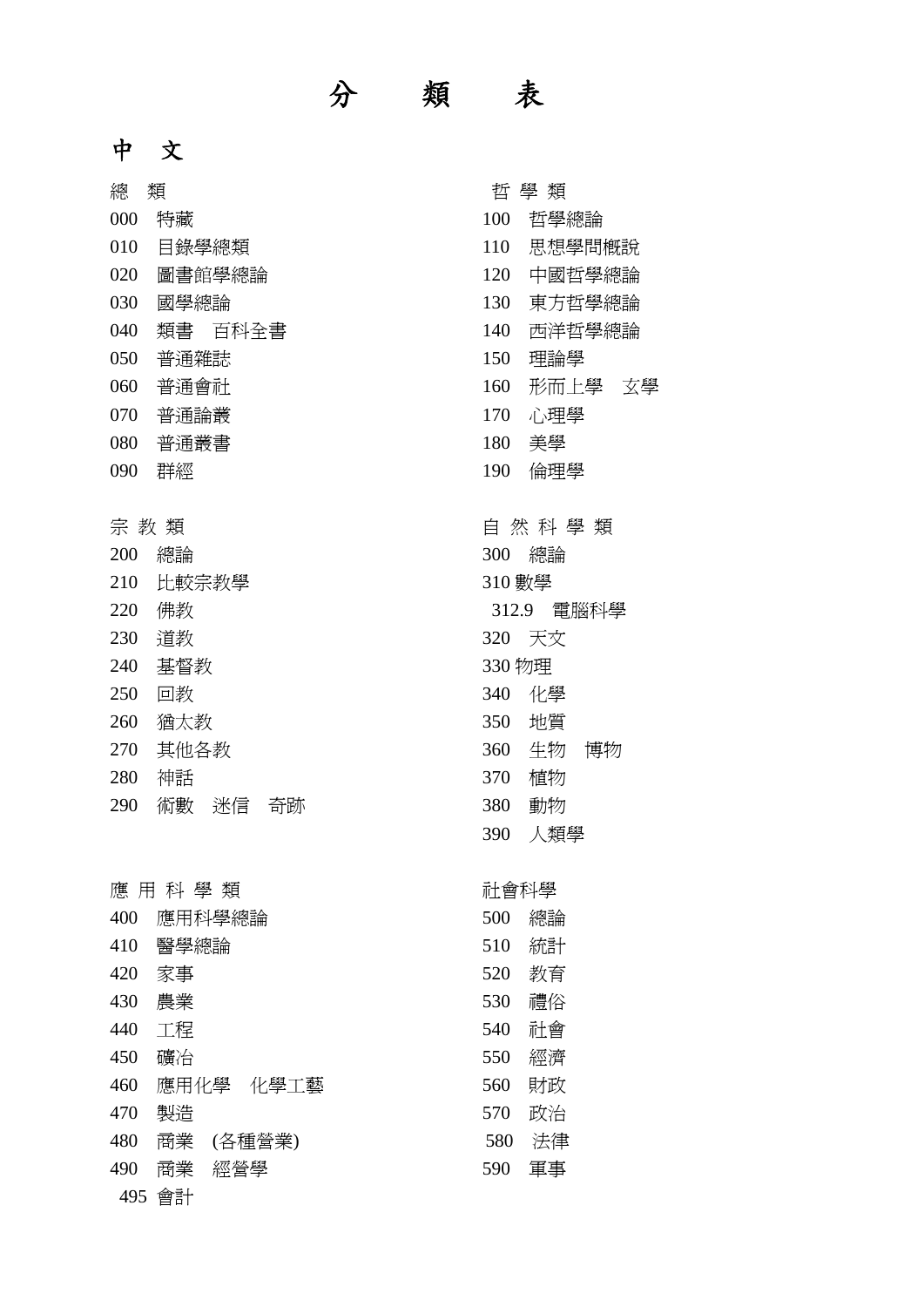| 史地類   |         |     | 世界史地  |         |    |
|-------|---------|-----|-------|---------|----|
| 610   | 中國通史    | 710 | 世界史地  |         |    |
| 620   | 中國斷代史   | 720 | 海洋    |         |    |
| 630   | 中國文化史   | 730 | 東洋史地  |         |    |
| 640   | 中國外交史   | 740 | 西洋史地  |         |    |
| 650   | 史料      | 750 | 美洲各國  |         |    |
| 660   | 地理總志    | 760 | 非洲各國  |         |    |
| 670   | 方志      | 770 |       | 澳洲及其他各地 |    |
| 680   | 類志      | 780 | 傳記    |         |    |
| 690   | 中國遊記    | 790 | 古物    | 考古      |    |
|       |         |     |       |         |    |
| 語 文 類 |         |     | 美 術 類 |         |    |
| 800   | 語言文字學   | 900 | 總論    |         |    |
| 803.1 | 日本語學    | 910 | 音樂    |         |    |
| 810   | 文學      | 920 | 建築    |         |    |
| 820   | 中國文學    | 930 | 雕塑    |         |    |
| 830   | 總集      | 940 | 書畫    |         |    |
| 840   | 別集      | 950 | 攝影    |         |    |
| 850   | 特種文藝    | 960 | 圖案    | 裝飾      |    |
| 860   | 東洋文藝    | 970 | 技藝    |         |    |
| 861   | 日本文學    | 980 | 戲劇    |         |    |
| 870   | 西洋文學    | 990 | 遊戲    | 娛樂      | 休閒 |
| 880   | 西方諸小國文學 |     |       |         |    |
| 890   | 新聞學     |     |       |         |    |

西 文

| $\mathbf{A}$  | <b>General Works</b>                       |  |  |
|---------------|--------------------------------------------|--|--|
| $B - BJ$      | Philosophy. Psychology                     |  |  |
| $BL - BX$     | Religion                                   |  |  |
| $\mathcal{C}$ | <b>Auxiliary Sciences of History</b>       |  |  |
| $D - DX$      | <b>History</b>                             |  |  |
| $E - F$       | History: American (Western Hemisphere)     |  |  |
| G             | Geography. Maps. Anthropology. Recreation. |  |  |
|               |                                            |  |  |